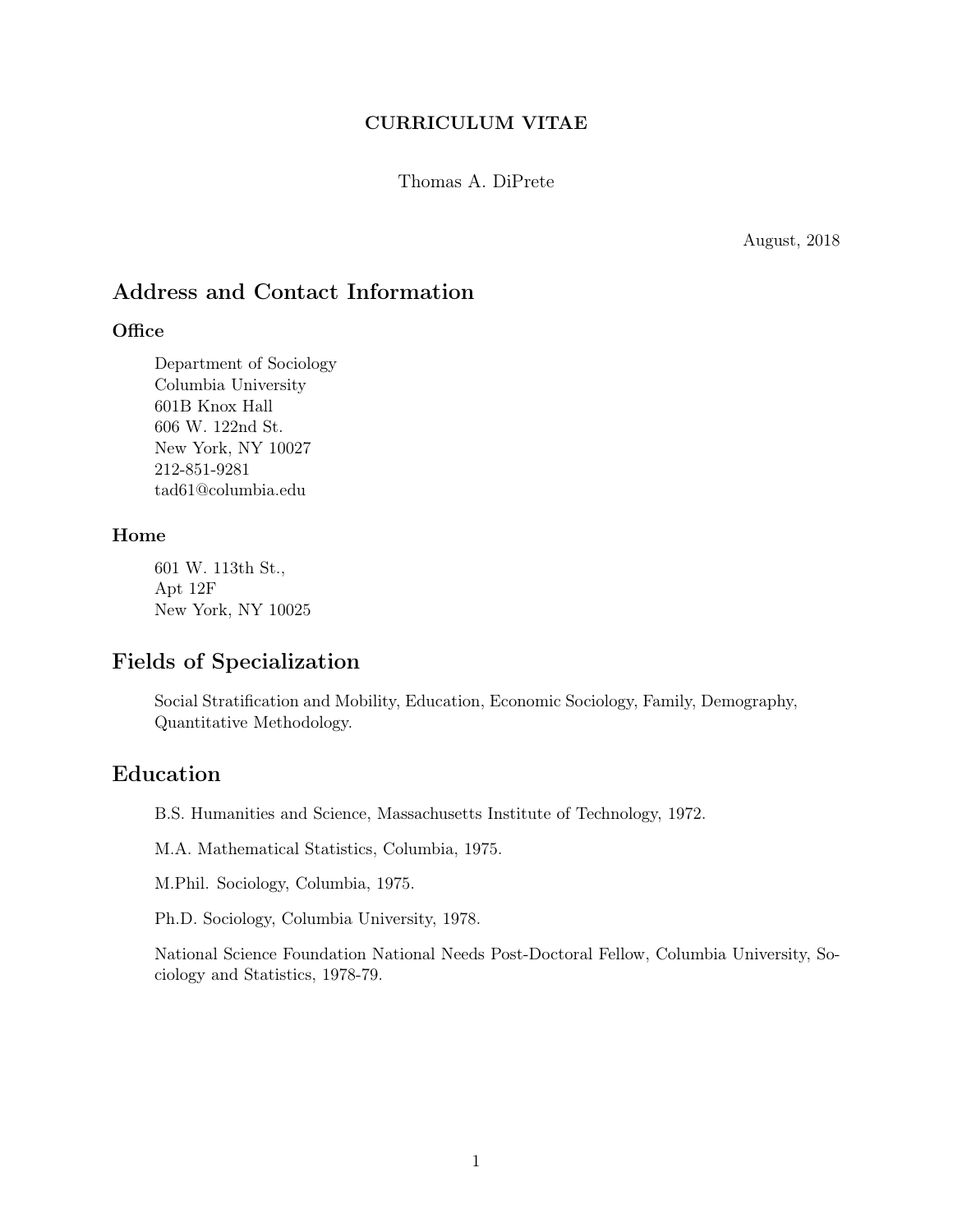## Occupational History

2011- Giddings Professor of Sociology, Columbia University

2010-2011 Professor, Department of Sociology, University of Wisconsin – Madison

2004-2010 Professor, Department of Sociology, Columbia University

2005-2008 Chair, Department of Sociology, Columbia University

1992-2005 Professor, Department of Sociology, Duke University

1992-2005 Senior Research Fellow, Center for Demographic Studies, Duke University

1988-1992. Associate Professor, Department of Sociology, Duke University.

1979-1988. Assistant Professor, Department of Sociology, University of Chicago

1979-1982. Research Associate, National Opinion Research Center.

1978-1979. Research Associate, Center for the Social Sciences, Columbia University.

### Professional Activities

### Research Positions

2015-16 Associate Member, Research Group on Genetic and Social Causes of Life Chances, Center for Interdisciplinary Research, University of Bielefeld.

2012-2014. Visiting Professor, Amsterdam Centre for Inequality Studies/ Amsterdam Institute for Social Science Research, University of Amsterdam (UvA).

2012-2013. International Fellow, VU University Amsterdam.

2013 - Associate Member, Amsterdam Centre for Inequality Studies, University of Amsterdam  $(UvA).$ 

2009. ESRC-SSRC Collaborative Visiting Fellowship, Institute for Social and Economic Research, University of Essex, UK.

2008-2009. Visiting Scholar. Russell Sage Foundation.

2008. Guest Professor, Social Science Research Center, Berlin (Wissenschaftsforschung Berlin für Sozialforschung).

2004 - Co-Director, Center for Wealth and Inequality, Columbia University.

2003. Guest Professor, Social Science Research Center, Berlin (Wissenschaftsforschung Berlin für Sozialforschung).

2000 – 2006 Research Professor, German Institute for Economic Research, Berlin (Deutsches Institut für Wirtschaftsforschung).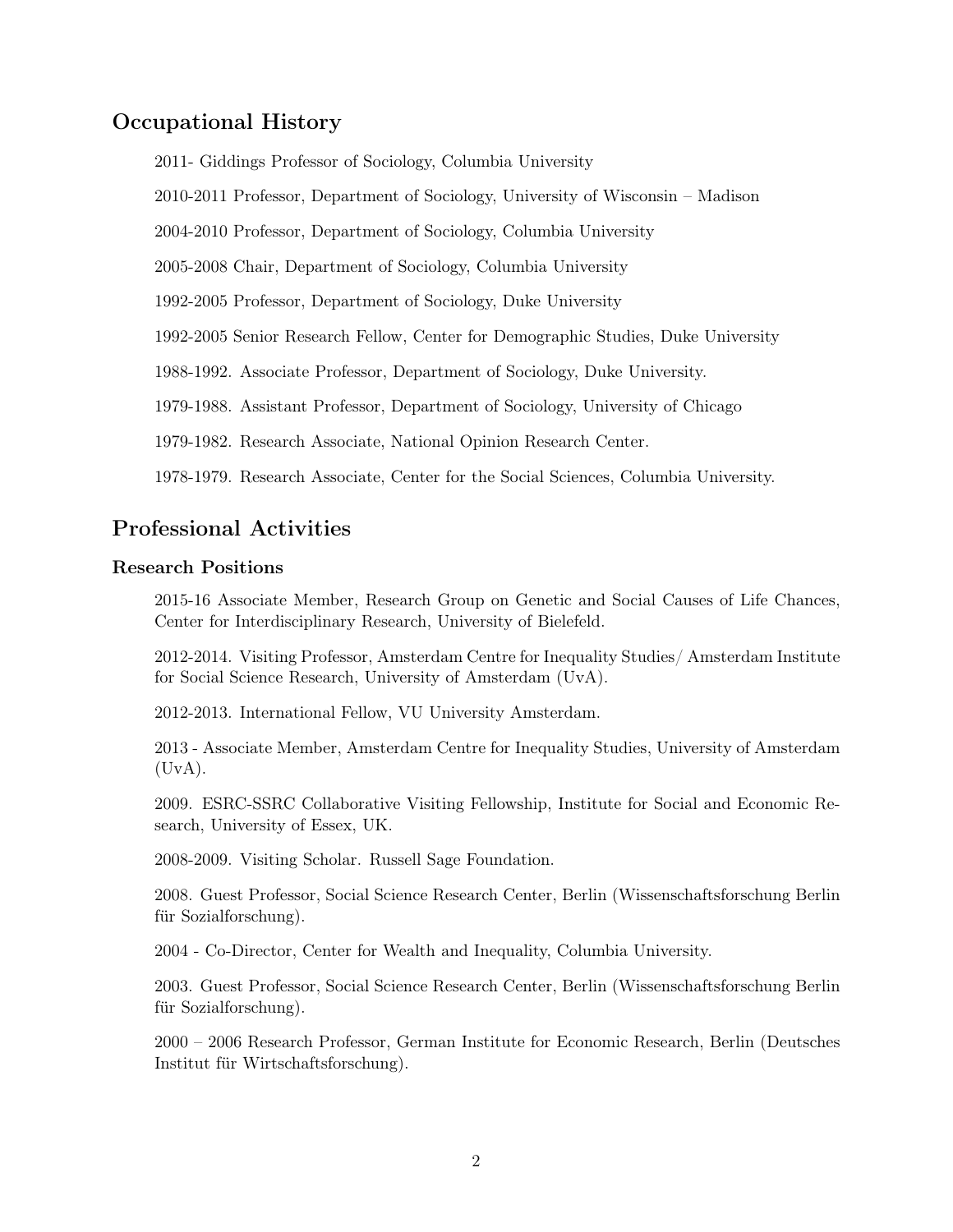2000-2002 Corresponding Member, "Unemployment, Labor-Force Participation, Educational Attainment, Childcare, and Fertility" Research Group, Max Planck Institute for Demographic Research, Rostock, Germany.

1999. Research Fellow, Max Planck Institute for Human Development, Berlin, Germany.

1997. Research Fellow, Max Planck Institute for Human Development, Berlin, Germany.

1996-1997. Fellow-in-Residence, Netherlands Institute for Advanced Study in the Humanities and Social Sciences. Wassenaar, The Netherlands.

1995. Elected to Membership, Sociological Research Association.

1995- Member, Institute for Research on Poverty Research Working Group on "Problems of the Low-Income Population."

1987 (spring). Visiting Scholar, University of California, San Diego.

1984-1985. Fellow, Center for Advanced Study in the Behavioral Sciences, Stanford, CA.

#### Editorial Services

- 2017-2018. Member, Editorial Board, Sociological Science.
- 2017-2018. Member, Editorial Board. AERA Open.
- 2016-2018. Member, Editorial Board, Novos Estudos Cebrap.
- 2012-2014. Member, Editorial Board, Sociological Methodology.
- 2012-2014. Member, Editorial Board, Sociological Forum.
- 2009-2012. Member, Editorial Board, Sociology of Education.
- 2009-2012. Member, Editorial Board, Social Forces.
- 2009- . Member, Advisory Board, Population Review.
- 2009-2012. Member, Editorial Board, Demographic Review.
- 2005- Member, Editorial Board, Research in Social Stratification and Mobility.
- 2002- Member, Editorial Board, Demographic Research.

1998- Member, Editorial Board, Social Inequality Series, Stanford University Press.

- 1998-2001 Deputy Editor, Demography.
- 1997-2007. Member, Editorial Board, Work and Occupations.
- 1995-1997. Member, Editorial Board, American Journal of Sociology.
- 1994-2000. Member, Editorial Board, European Sociological Review.
- 1992-1994. Member, Editorial Board, American Sociological Review.
- 1991-1995 Member, Editorial Board, Administrative Science Quarterly.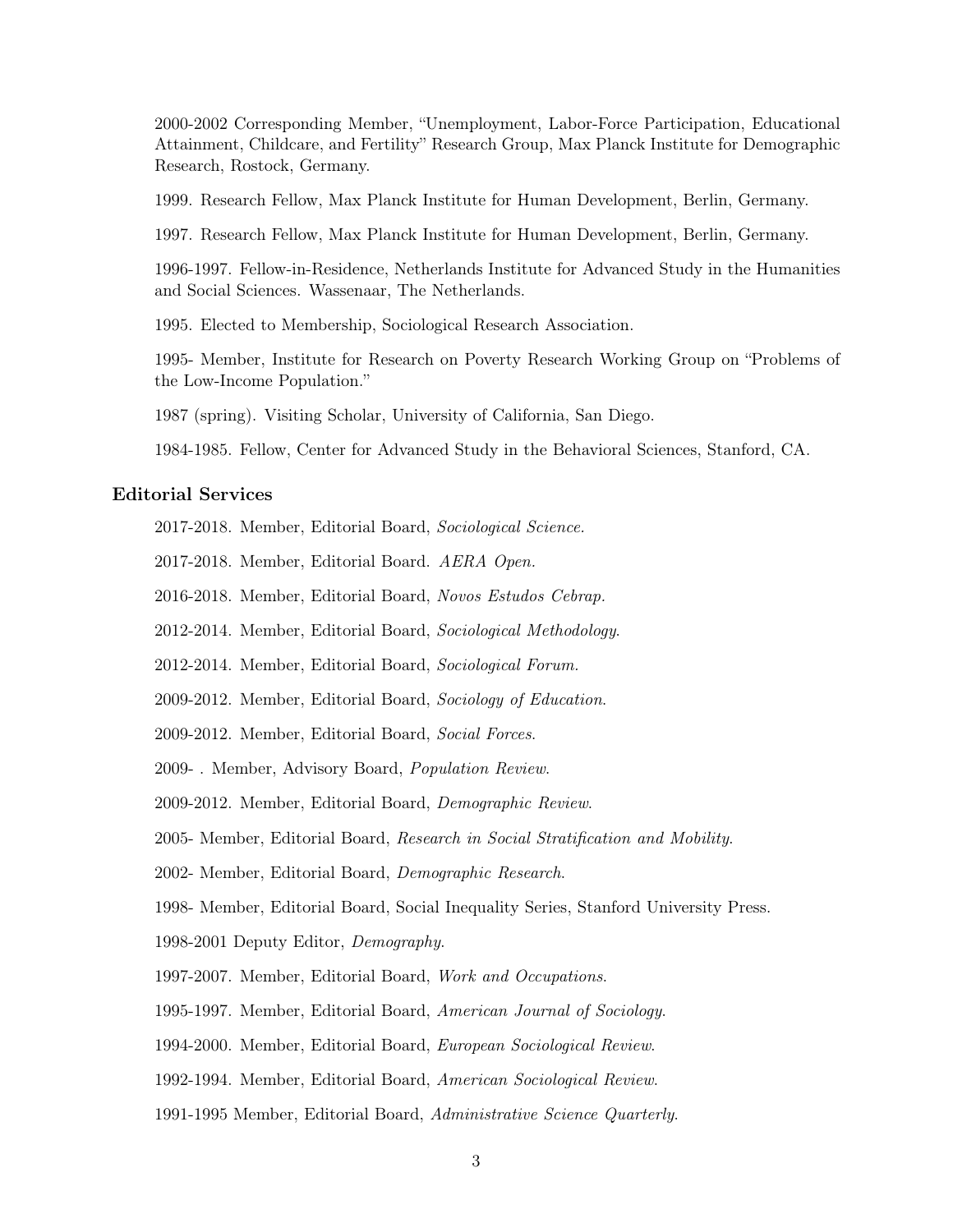1989-97. Member, Editorial Board, Research in Social Stratification and Mobility.

1988-1991. Associate Editor, Contemporary Sociology.

1984-1988. Consulting Editor, Sociological Quarterly.

1980-1982. Associate Editor, American Journal of Sociology.

#### Advisory Services

2018. Member, External Review Team for the Department of Sociology at Brown University.

2016. Member External Review Team for the Department of Sociology at the University of Oxford.

2012-2015. Member, Advisory Board, Center for Metropolitan Studies, University of São Paulo (Brazil).

2011-2013. Member, Advisory Board, Center for Analysis of Post-Secondary Education and Employment, Teacher's College, Columbia University.

2004, 2005-2009, 2011. Member, National Institutes of Health Review Panel (Social Sciences and Population Studies Study Section).

2005. Chair, External Review Team for the Department of Sociology at Emory University.

2001-2002. Member, Project Review Board, Triangle Census Research Data Center.

2000. Member, Advisory Board, Israeli Longitudinal Study of Household Economic Dynamics.

1999-2004. Member, Board of Overseers, Panel Study of Income Dynamics.

1998. Guest Member, External Review Team for the Max Planck Institute for Human Development, Berlin, Germany.

1995-1996. Member, Citicorp Research Database Advisory Group.

1995-1996. Member, Dissertation Improvement Committee, National Science Foundation, Sociology Program.

1989-1991. Member, National Science Foundation Advisory Panel, sociology program.

#### Other Professional Activities and Awards

2017. Robert M. Hauser Distinguished Scholar Award. Section on Inequality, Poverty and Mobility, American Sociological Association.

2016-2019. Co-Director, Institute for Social and Economic Research and Policy, Columbia.

2015. Fellow, American Association for the Advancement of Science, Section on Social, Economic, and Political Sciences.

2015. Outstanding Book Award, Inequality, Poverty, and Mobility Section of the American Sociological Association.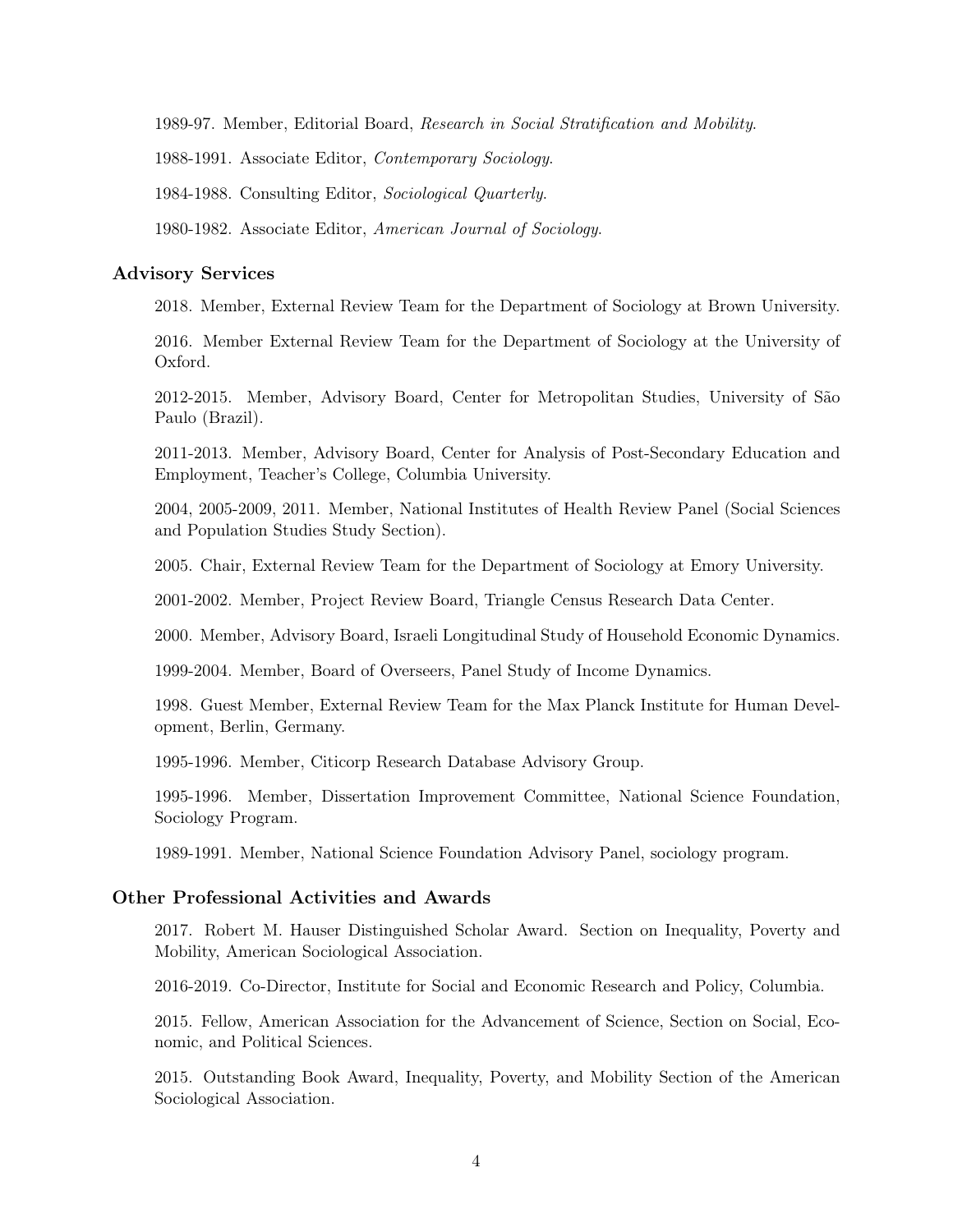2015. Otis Dudley Duncan (Book) Award for Significant Contribution to Social Demography, awarded by the Section on Population of the American Sociological Association.

2014-2015. Member, search committee, chair of the department of epidemiology, Mailman School, Columbia

2014-2015. Member, Provost's Accreditation Subcommittee on the mission and organization of the University, Columbia.

2014-2016. Coordinator, W.T. Grant initiative: "Reducing Inequality: What American Scholarship Can Learn from the European Experience."

2014-. Member, University Forum on Global Columbia.

2012. Honorable Mention, Coleman Award for best article in the sociology of education in 2011-12.

2011-2015. Chair, Arts and Sciences Academic Review Committee, Columbia University.

2014-. Member, Provost's Committee on the Libraries and Information Services.

2012-. Member, Shared Research Computing Policy Advisory Committee, and Chair, Subcommittee on File Storage and Data Archiving.

2013. Chair, Committee for the Willard Waller Award, Section on Education, American Sociological Association.

2012. Guest Professor, University of Bern, Bern, Switzerland.

2011. Chair. Section on Inequality, Poverty, and Mobility of the American Sociological Association

2010. Faculty Affiliate, Center for German and European Studies, University of Wisconsin – Madison.

2010. Member, Executive Committee, Institute for Research on Poverty, University of Wisconsin – Madison.

2010. Member, Executive Committee, Center for Demography and Ecology, University of Wisconsin - Madison.

2010. Member, Steering Committee, Interdisciplinary Training Program in Education Sciences, University of Wisconsin – Madison.

2008. Chair, Committee for the James S. Coleman Award, Section on Education, American Sociological Association.

2008-. Member, McCormick Society, Massachusetts Institute of Technology.

2008-. Member, William Barton Rogers Society, Massachusetts Institute of Technology.

2007. Session Organizer (Race and Gender in Educational Attainment). Population Association of America.

2007- Member, Committee on Electronic Publishing, American Sociological Association.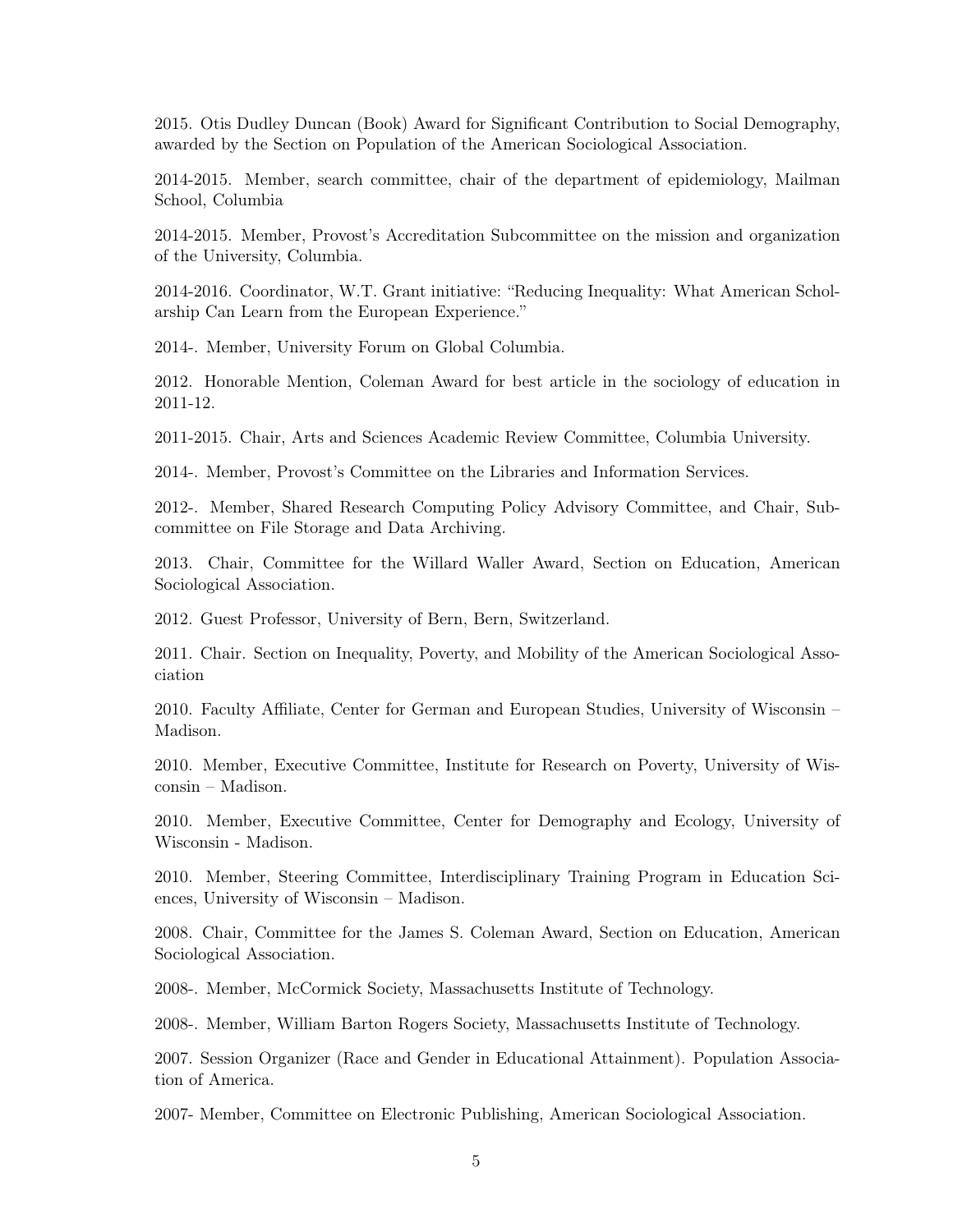2006-2007. Member, Faculty Budget Group for the Arts and Sciences, Columbia University.

2006-2007. Chair, Steering Committee of the Arts and Sciences Department Chairs, Columbia University

2005-2006. Member, Steering Committee of the Arts and Sciences Department Chairs, Columbia University

2005-2007. Member, Arts and Sciences Budget Committee, Columbia University.

2005-2007. Chair, Section on Methodology, American Sociological Association.

2005. "Teacher of the Year Award," presented by the graduate students in the Department of Sociology, Columbia University.

2004. Co-Director, Duke University Program in Advanced Research in the Social Sciences.

2003. Chair, Search Committee for a new Dean of Arts and Sciences, Duke University.

2003-2004. Director of Undergraduate Studies. Department of Sociology. Duke University.

2002-2004. Member, ASA Publications Committee.

2002. Member, Organizing Committee for the 2003 annual meetings of the Population Association of America.

2002-2006. Secretary/Treasurer (elected). Research Committee 28 (Social Stratification) of the International Sociological Association.

2002-2006. Board Member (elected). Research Committee 28 (Social Stratification) of the International Sociological Association.

2002. Session Organizer (new methods of causal analysis). American Sociological Association.

2001-2002. Session Organizer (demography of schooling). Population Association of America Meetings.

2001. Visiting Professor. Department of Sociology, University of Bern, Switzerland.

2000-2002, Elected Member, Council of the Section on Methodology of the American Sociological Association.

2000. Chair, Program Committee, GSOEP (German Socio-Economic Panel)

2000 International Conference, July 5-7th. Berlin, Germany.

1999-2001. Chair, President's Advisory Committee on Resources, Duke University.

1999-2001. Member, Business and Finance Committee, Board of Trustees, Duke University.

1999-2001. Member, Strategic Planning Initiative Committee. Duke University.

1999-2001. Member, Advisory Board. Center for Instructional Technology, Duke University.

1999-2000. Member, Duke Arts and Sciences Computer Committee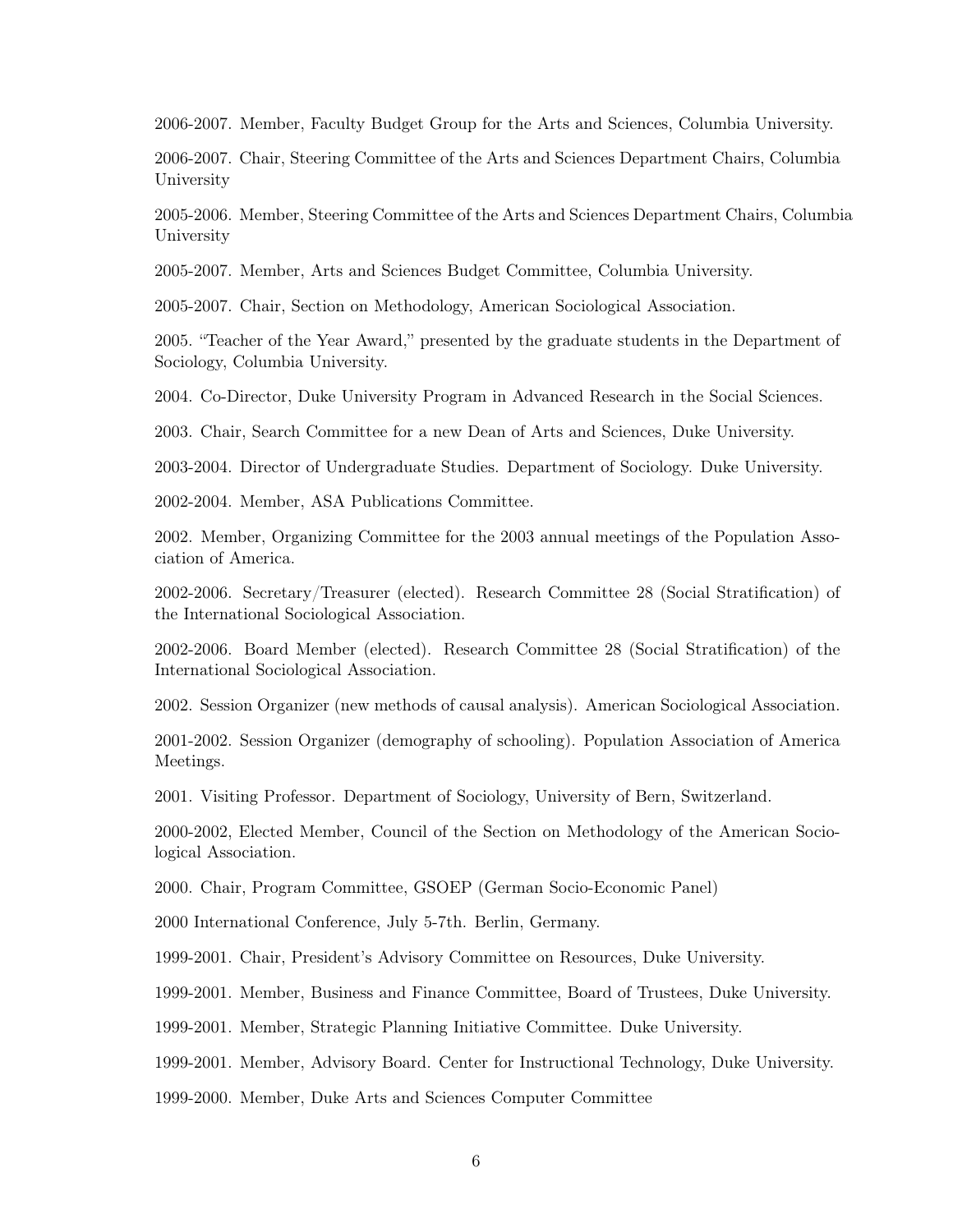1998. Guest Lecturer, Institute for the Training of European Statisticians of the European Union (TES Institute), Luxembourg.

1999-2000. Session organizer (labor markets), ASA meetings.

1998. Member, Nominating Committee, Methodology section of the American Sociological Association.

1998-99. Session organizer (labor markets), Population Association of America meetings.

1998-1999. Member, Arts and Science Computing Committee, Duke University.

1997-1999. Co-organizer, Winter Meetings of the American Sociological Association Methodology Section.

1997- Member, Management Committee, Center for European Studies, Duke University.

1996-1997. Member, Weber Award Committee, Organizations, Occupations and Work Section, American Sociological Association.

1994-1996, Member, Information Technology Advisory Board, Duke University.

1994-1996, 1998-2001. Member, President's Advisory Committee on Resources, Duke University.

1995. Guest lecturer. ICPSR Summer School, Ann Arbor, Michigan.

1995-1996. Member, Information Technology Advisory Committee, Duke University.

1995-1996. Chair, Task force on Undergraduate Computing, Duke University.

1992-1996. Member, Executive Committee of the Graduate Faculty, Duke University.

1992-1994. Member, Faculty Compensation Committee, Duke University.

1992-1995. Director of Graduate Studies, Department of Sociology, Duke University.

1980-1983. Coordinator, University of Chicago M.A. Programs in the Social Sciences.

## Professional Associations

American Sociological Association (sections: inequality, poverty and mobility/education/organizations and occupations, methodology)/ International Sociological Association (research committee on stratification and mobility)/ Population Association of America/ American Statistical Association/ Society for Research on Educational Effectiveness/ American Association for the Advancement of Science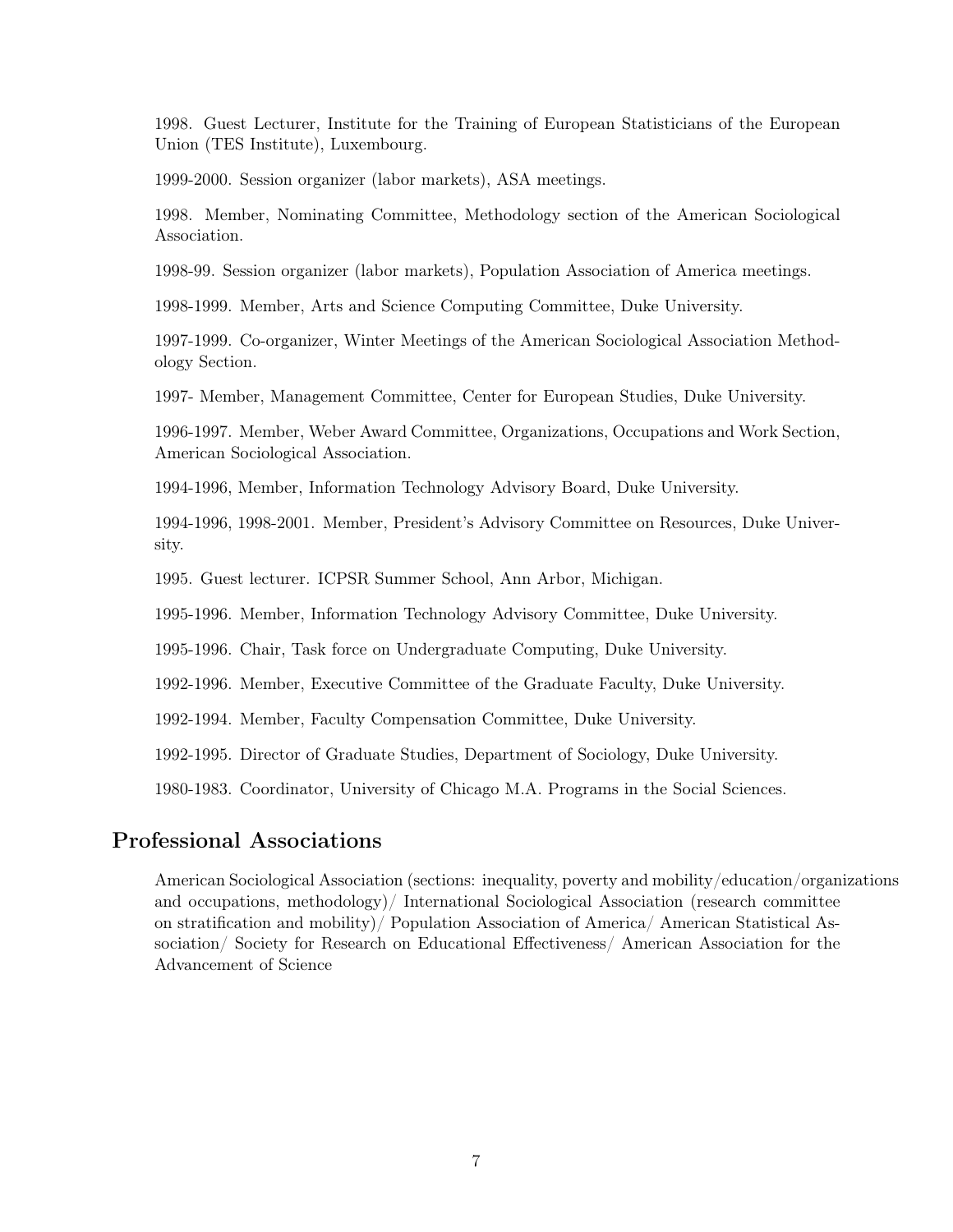# Referee for

American Sociological Review/ American Journal of Sociology/ Social Forces/ Administrative Science Quarterly/ Demography/ Journal of the American Statistical Association/ Sociological Methodology/ Sociological Methods and Research/ Science/ Science Advances/ Sociological Quarterly/ European Sociological Review/ British Journal of Sociology/ Proceedings of the National Academy of Sciences/ Acta Sociologica/ Journal of Management/ Journal of Human Resources/ Labour Economics/ Review of Income and Wealth/ American Journal of Political Science/ Political Power and Social Theory/ Social Science Research/ Sociological Forum/ Research in Social Stratification and Mobility/ Gender and Society/ Work and Occupations/ Journal of Marriage and the Family / Child Development/ Developmental Psychology/ Demographic Research/ Journal of Applied Social Science Studies (Schmollers Jahrbuch)/Sociology of Education/ Educational Research/ American Educational Research Journal/ Ethnicity/ Ethnic and Racial Studies/ Social Science Journal/ American Journal of Education/ Journal of Health and Social Behavior/Journal of Gerontology: Social Sciences/ Research on Aging/ Industrial and Corporate Change.

National Science Foundation (Sociology program, Economics program, and Methodology, Measurement and Statistics program)/National Institutes of Health (NICHD, NIA)/ Economic and Social Research Council of the United Kingdom/Israeli National Science Foundation/ Max Planck Society/ VU University Amsterdam/ Academia Sinica, Taiwan/Spencer Foundation/John D. and Catherine T. MacArthur Foundation/Sloan Foundation/Swedish Council for Working Life and Social Research/Swiss National Science Foundation/Austrian Science Fund.

Academic Press/ University of Chicago Press/ Cambridge University Press/ Columbia University Press/Princeton University Press/ Stanford University Press/ Oxford University Press/ Blackwell Publishers/ University Press of New England/ Plenum Publishing Corp/ Westview Press.

# Consultant for

Kirkland & Ellis/ Miner, Barnhill, and Galland / Educational Testing Service/ Equal Employment Opportunity Commission/ Goldstein, Demchak, Baller & Dardarian/ U.S. Department of Justice/ Miller, Shakman, Nathan, & Hamilton/ New York City Board of Education/ Kinoy, Taren, Garraghty, and Potter/ South Suburban Housing Center/ California Rural Legal Assistance Corp./Lawyers' Committee for Civil Rights Under Law/ Sidley & Austin/ Corporation Counsel of the City of Chicago/ Futterman & Howard/ Benassi and Benassi/ Meites and Frackman/ Seliger and Mikva/ McGehee, Boling, Whitmire, Olson, & Pepping/ Soule and Bradtke/ Margolis, Mallios, Davis, Rider, and Tomar/ Center for Constitutional Rights/ DLA Piper/ Kaye Scholer/ Cornfield and Feldman/ Lieff, Cabraser, Heimann & Bernstein/ Despres, Schwartz, & Geoghegan/ Loevy & Loevy/ James Fennerty & Associates.

## Books, Monographs, and Edited Volumes.

A Half Century of Change in the Lives of American Women. 2016. (Martha Bailey and T. DiPrete, editors). Special Issue of *RSF: The Russell Sage Journal of the Social Sciences*.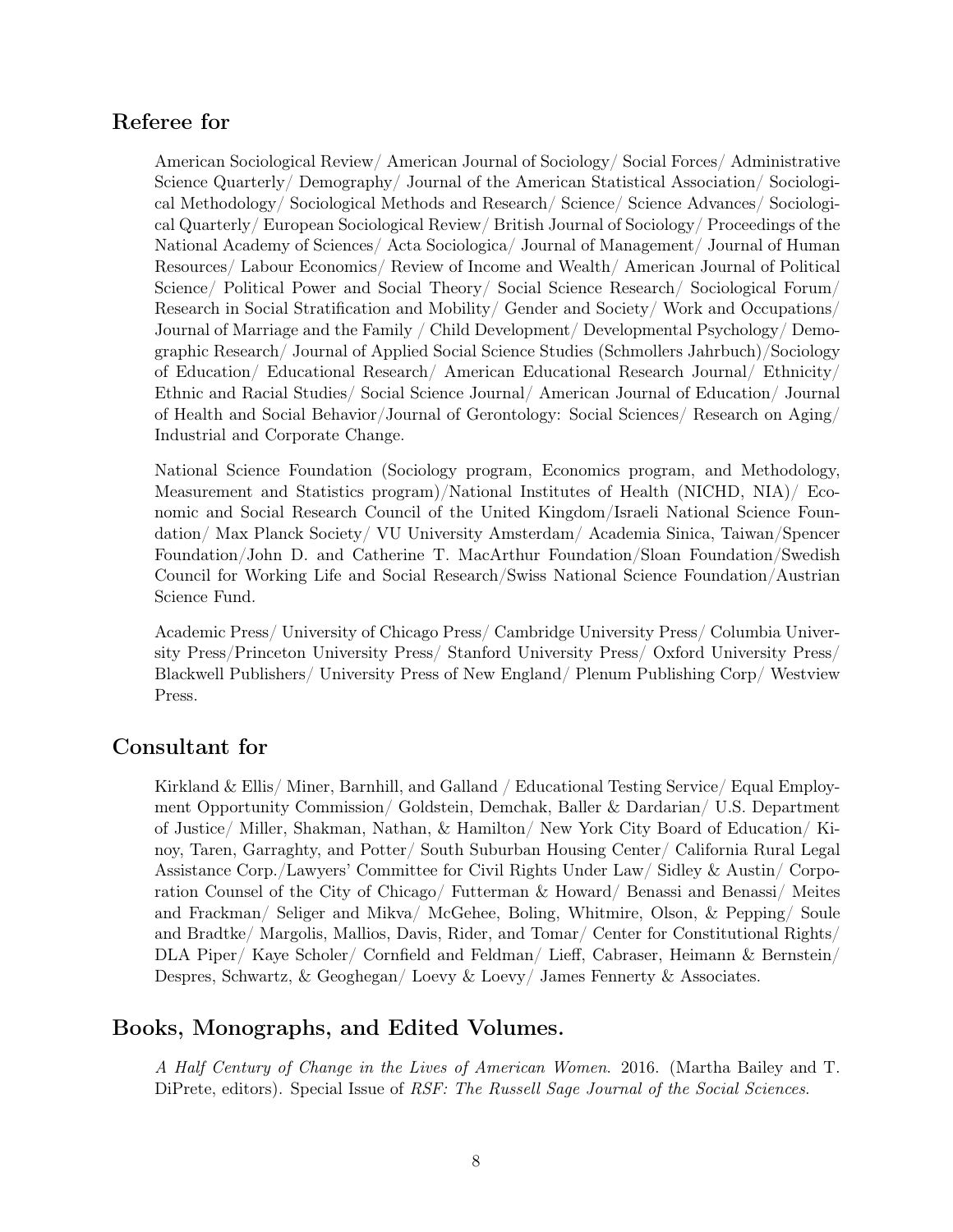The Rise of Women: The Growing Gender Gap in Education and What it Means for American Schools. 2013. T. DiPrete and Claudia Buchmann. New York: Russell Sage Foundation Press.

- Outstanding Book Award, Inequality, Poverty, and Mobility Section of the American Sociological Association.
- Otis Dudley Duncan (Book) Award for Significant Contribution to Social Demography, awarded by the Section on Population of the American Sociological Association.

Designing New Models for Explaining Family Change and Variation: Recommendations to Demographic and Behavioral Sciences Branch of the National Institute of Child Health and Human Development for improving scientific knowledge on the factors and mechanisms that lead to change and variation in family and fertility. 2008. S. Philip Morgan, Caroline Bledsoe, Suzanne M. Bianchi, P. Lindsay Chase-Lansdale, T DiPrete, V. Joseph Hotz, Seth Sanders, Judith A. Seltzer, and Duncan Thomas.

European Labor Markets: Inequality, Governance, and Change. 2005. A special issue of Work and Occupations. Guest Editor.

Proceedings of the GOSEP 2000 International Conference of German Socio-Economic Panel Users. A Special Issue of the Quarterly Journal of Economic Research (Vierteljahrshefte zur Wirtschaftsforschung). Co-editor (with Elke Holst and Dean Lillard). January, 2001.

The Bureaucratic Labor Market: The Case of the Federal Civil Service. 1989. New York: Plenum Press.

Discipline, Order and Student Behavior in American High Schools. 1982. T. DiPrete, Chandra Mueller, and Nora Cate Schaeffer. Washington, D.C.: U.S. Government Printing Office.

## Papers and Chapters.

2018 (forthcoming) Christina Ciocca-Eller and T. DiPrete. "The Paradox of Persistence: Explaining the Black-White Gap in Bachelor's Degree Completion." American Sociological Review.

2018 (forthcoming). Mathijs de Vaan, Benjamin Elbers, and T. DiPrete. "Obscured Transparency? Compensation Benchmarking and the Biasing of Executive Pay." Management Science. https://doi.org/10.1073/pnas.1707388115

2018 (forthcoming). T. DiPrete, Casper Burik, and Philipp Koellinger. Genetic Instrumental Variable (GIV) regression: Explaining socioeconomic and health outcomes in nonexperimental data." Proceedings of the National Academy of Sciences.

2017. T. DiPrete, Thijs Bol, Christina Ciocca, and Herman van de Werfhorst. "School-Work Linkages in France, Germany, and the United States." American Journal of Sociology. 122: 1869-1938.

2016. Allison Mann and T. DiPrete. "The Consequences of National Math and Science Performance: Gender Differences in STEM Aspirations. Sociological Science. DOI 10.15195/v3.a25.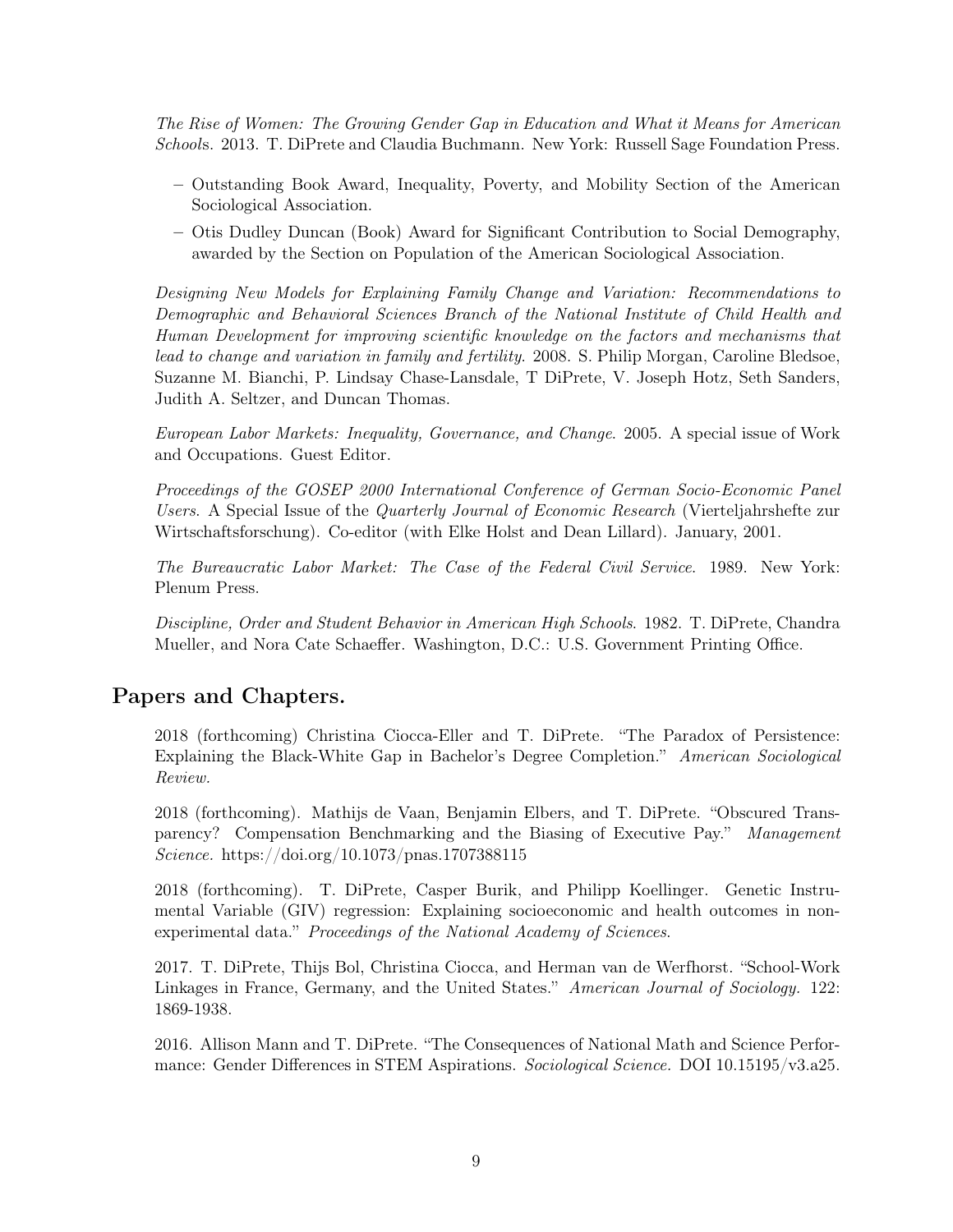2016. Martha Bailey and T. DiPrete. "Five Decades of Remarkable, but Slowing, Change in U.S. Women's Economic and Social Status and Political Participation," in A Half Century of Change in the Lives of American Women. Martha Bailey and T. DiPrete, editors. Special Issue of RSF: The Russell Sage Journal of the Social Sciences.

2015. Allison Mann, Joscha Legewie, and T. DiPrete. The Role of School Performance in Narrowing Gender Gaps in the Formation of STEM Aspirations: A Cross-National Study. Frontiers in Psychology: Developmental Psychology. 6 (forthcoming).

2015 (forthcoming). Claudia Buchmann, T. DiPrete. and Anne McDaniel. "Gender and Education." in Tracking, Curriculum, Gender, and Stratification," a Festschrift in honor of Hanna Ayalon, edited by Rinat Elyashiv-Aarbiv and Yariv Feniger.

2015. Sigal Alon and T. DiPrete. "Orientation vs. Behavior: Gender Differences in Field of Study Choice Set." Sociological Science. 2:50-81

2014. Joscha Legewie and T. DiPrete. 2014. "The High School Environment and the Gender Gap in Science and Engineering Degrees." Sociology of Education 87: 259-280.

2014. Legewie, Joscha, and T. DiPrete. "Pathways to Science and Engineering Bachelor's Degrees for Men and Women." Sociological Science, 1:41–48.

2013. Matthew Pittinsky and T. DiPrete. "Peer Group Ties and Executive Compensation Networks." Social Science Research. 42: 1675-1692.

2013. Tyler McCormick, Amal Moussa, Johannes Ruf, T. DiPrete, Andrew Gelman, Julien Teitler, and Tian Zheng. "A Practical Guide to Measuring Social Structure Using Indirectly Observed Network Data." Journal of Statistical Theory and Practice 7:120-132

2013. Allison Mann and T. DiPrete. "Trends in Gender Segregation in the Choice of Science and Engineering Majors." Social Science Research. 42: 1519-1541.

2013. T. DiPrete and C. Buchmann. "Gender Disparities in Educational Attainment in the New Century: Trends, Causes and Consequences." in US2010: America in the First Decade of the New Century. New York: Russell Sage Foundation.

2012. Joscha Legewie and T. DiPrete. "School Context and the Gender Gap in Educational Achievement." American Sociological Review. 77: 463–485.

– Honorable Mention, Coleman Award of the ASA Section on Education.

2012. T. DiPrete and Jennifer Jennings. "Social/Behavioral Skills and the Gender Gap in Early Educational Achievement." Social Science Research. 41:1-15.

2011. Claudia Buchmann and T. DiPrete. "Gender Equity in Higher Education." Pp. 117-127 in Diversity in American Higher Education: Toward a More Comprehensive Approach, edited by Lisa M. Stulberg and Sharon L. Weinberg, Routledge Press.

2011. Anne McDaniel, T. DiPrete, Claudia Buchmann, and Uri Shwed. "The Black Gender Gap in Educational Attainment: Historical Trends and Racial Comparisons." Demography. 48: 889-914.

– Winner, 2012 IPUMS Research Award.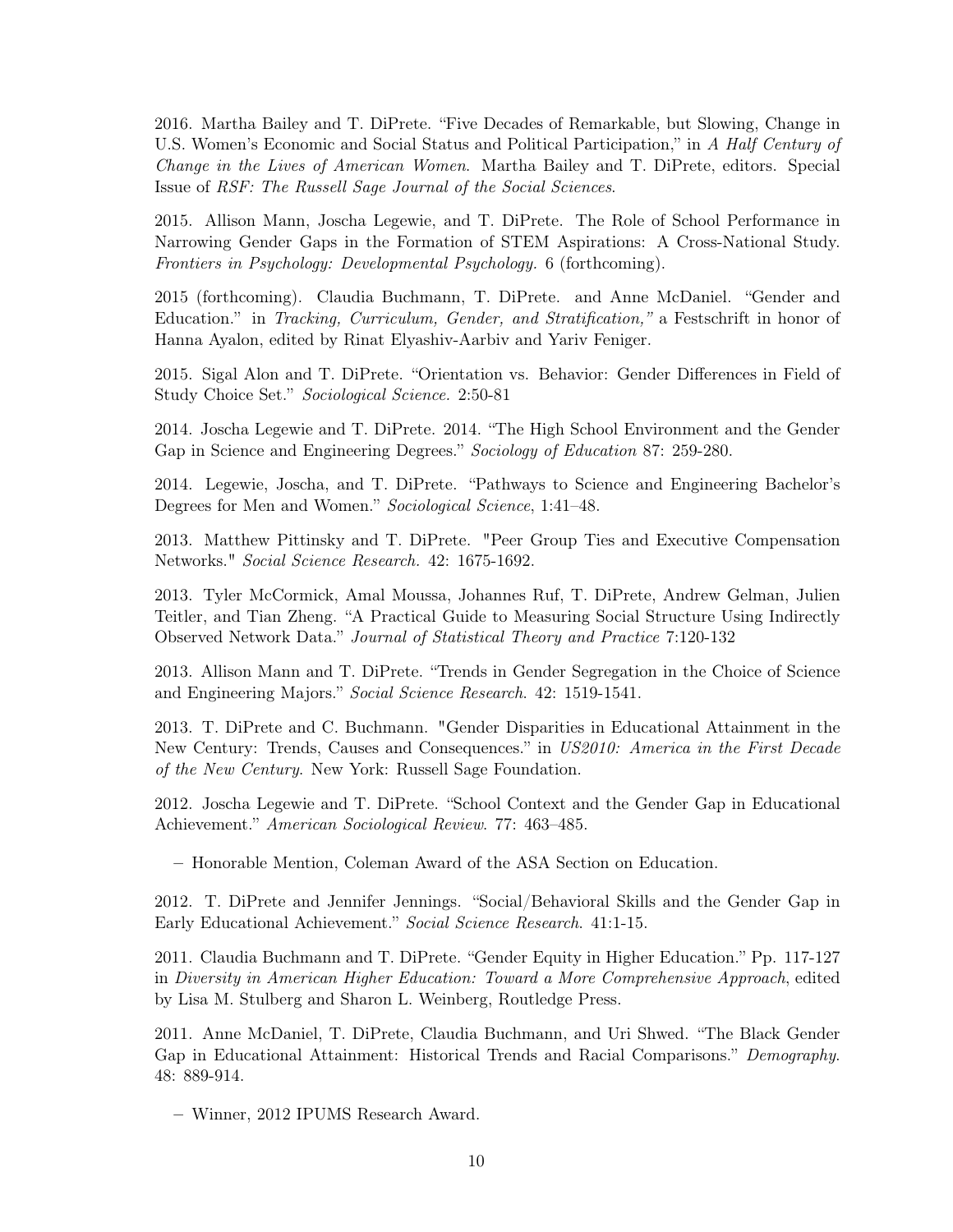2011. T. DiPrete, Andrew Gelman, Julien Teitler, Tian Zheng, and Tyler McCormick. "Segregation in Social Networks Based on Acquaintanceship and Trust." American Journal of Sociology. 116:1234-1283.

2010. T. DiPrete, Greg Eirich, and Matthew Pittinsky. "Compensation Benchmarking, Leapfrogs, and the Surge in Executive Pay." American Journal of Sociology. 115: 1671-1712.

– Condensed version in Social Stratification: Class, Race, and Gender in Sociological Perspective (4th edition), edited by David Grusky. Boulder, CO: Westview Press.

2010. Jennifer Jennings and T. DiPrete. "Teacher Effects on Academic and Social Outcomes in Elementary School." Sociology of Education. 83:135-159.

2009. Joscha Legewie and T. DiPrete. "Family Determinants of the Changing Gender Gap in Educational Attainment: A Comparison of the U.S. and Germany." Schmoeller's Jahrbuch. 129 (2):

2008. Ellen Verbakel and T. DiPrete. "Non-Working Time, Income Inequality, and Quality of Life Comparisons: The Case of the U.S. vs. the Netherlands." Social Forces. 87: 679-712.

2008. Claudia Buchmann, T. DiPrete, and Anne McDaniel. "Gender Inequalities in Education." Annual Review of Sociology. 34: 319-337.

2007. "Is this a Great Country? Upward Mobility and the Chances for Riches in Contemporary America." Research in Social Stratification and Mobility. 25: 89-95.

2007. "What has Sociology to Contribute to the Study of Inequality Trends? An Historical and Comparative Perspective." Journal of the American Behavioral Scientist. 50: 603-618.

2006. Claudia Buchmann and T. DiPrete. "The Growing Female Advantage in College Completion: The Role of Parental Education, Family Structure, and Academic Achievement." American Sociological Review. 71:515-541.

– Winner of the Willard Waller Prize by the ASA Section on Education.

2006. T. DiPrete, Eric Maurin, Dominique Goux, and Amelie Quesnel-Vallée. "Work and Pay in Flexible and Regulated Labor Markets: A Generalized Perspective on Institutional Evolution and Inequality Trends in Europe and the U.S." Research in Social Stratification and Mobility. 24:311-332.

2006. T. DiPrete and Greg Eirich. "Cumulative Advantage as a Mechanism for Inequality: A Review of Theory and Evidence." Annual Review of Sociology 32:271-297.

2006. T. DiPrete and Claudia Buchmann. "Gender-Specific Trends in the Value of Education and the Emerging Gender Gap in College Completion." Demography 43 (1): 1-24.

2006. Melinda Mills, Aaron Douglas Johnston, and T. DiPrete. "Globalization and Men's Job Mobility in the United States." Pp. 335-372 in Globalization, Uncertainty, and Men's Careers: An International Comparison, edited by Hans Peter Blossfeld, Melinda Mills, and F. Bernardi. Cheltenham, UK: Edward Elgar.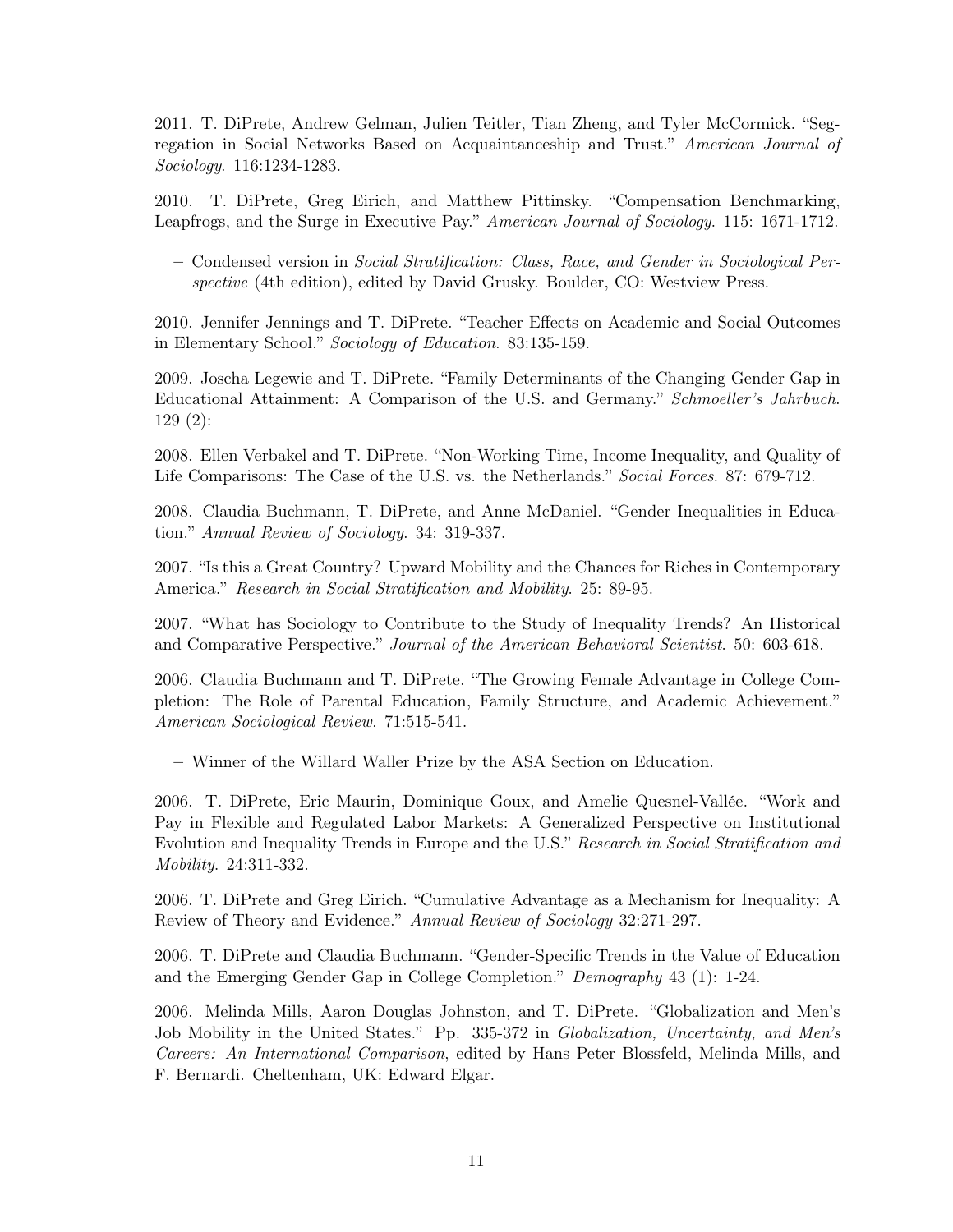2006. Michael Hout and T. DiPrete. "What Have We Learned? RC28's Contributions to Knowledge about Social Stratification." Research in Social Stratification and Mobility. 24: 1-20.

2006. Markus Gangl and T. DiPrete. "Kausalanalyse durch Matchingverfahren (Causal Analysis via Matching Methods.") (). Kölner Zeitschrift für Soziologie und Sozialpsychologie. Special Issue 44/2004: 396-420.

2005. Judith Seltzer, Christine Bachrach, Suzanne M. Bianchi, Caroline Bledsoe, Lynne Casper, P. Lindsay Chase-Lansdale, T. DiPrete, V. Joseph Hotz, S. Philip Morgan, Seth G. Sanders, and Duncan Thomas. "Designing New Models for Explaining Family Change and Variation." Journal of Marriage and the Family. 67: 908-925.

2005. "Labor Markets and Inequality: A European Perspective." In European Labor Markets: Inequality, Governance, and Change, a special issue of Work and Occupations. 32: 119-139.

2004. T. DiPrete and Markus Gangl. "Assessing Bias in the Estimation of Causal Effects: Rosenbaum Bounds on Matching Estimators and Instrumental Variables Estimation with Imperfect Instruments." Sociological Methodology 34:271-310

2004. T. DiPrete and Henriette Engelhardt. "Estimating Causal Effects with Matching Methods in the Presence and Absence of Bias Cancellation." Sociological Methods and Research 32(4):501-528.

– Awarded the 2005 SOEP Prize for the best published scientific paper during 2003 and 2004 using data from the German Socioeconomic Panel by the Association of Friends of the German Institute for Economic Science, Berlin.

2003.T. DiPrete, S. Philip Morgan, Henriette Engelhardt, and Hana Pacalova. "Do Cross-National Differences in the Costs of Children Generate Cross-National Differences in Fertility Behavior?" Population Research and Policy Review. 22:439-477.

2003. "Do Cross-National Differences in Household Standard-of-Living Mobility Parallel Cross-National Differences in Occupational Mobility? A Comparison of Germany, Sweden, and the USA." Current Sociology 51 (5): 483-498.

2003. "Trajectoires de niveau de vie des ménages et trajectories de mobilité professionnelle: les écarts entre pays vont-ils dans le meme sens?" Sociologie et Sociétés. 35(1): 49-64.

2003. "Wohlfahrtsstaat und Lebenslaufrisiken: Ein Plädoyer für eine erweiterte Mobilitätsanalyse" (The Welfare State and Life Course Risks: A Plea for a Broadened Approach to Mobility Analysis.) Pp. 257-290 in Mehr Risiken – Mehr Ungleichheit? Abbau des Wohlfahrtsstaates, Flexibilisierung der Arbeit und die Folgen, edited by Walter Mueller and Stefani Scherer. Frankfurt: Campus.

2002. "Life Course Risks, Mobility Regimes, and Mobility Consequences: A Comparison of Sweden, Germany, and the U.S." American Journal of Sociology. 108: 267-309.

2002. T. DiPrete, Eric Maurin and Dominique Goux. Internal Labor Markets and Earnings Trajectories in the Post-Fordist Economy: An Analysis of Recent Trends. Social Science Research. 31:175-196.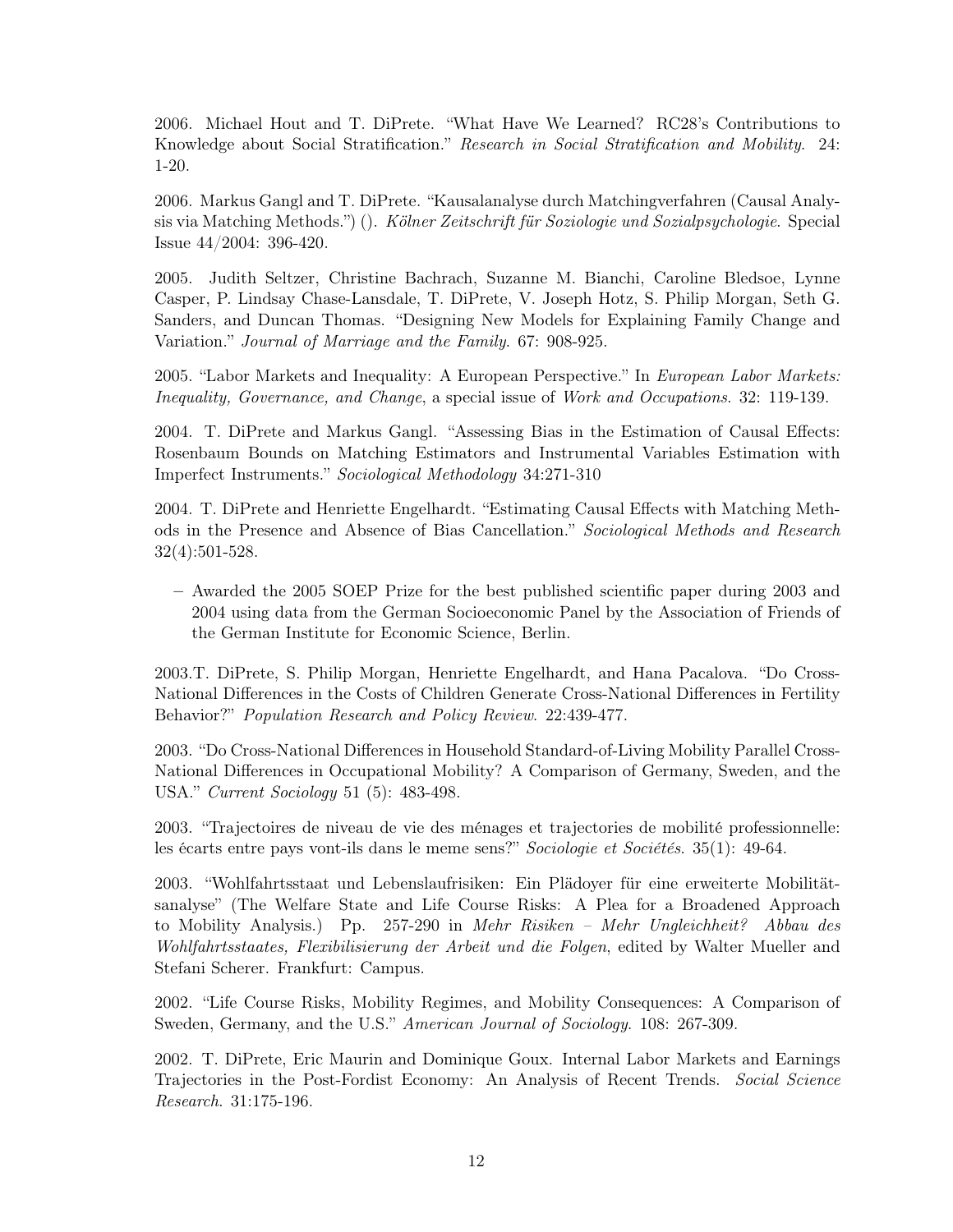2001. T. DiPrete, Dominique Goux, Eric Maurin, and Michael Tåhlin. "Institutional Determinants of Employment Chances: The Structure of Unemployment in France and Sweden." European Sociological Review 17(3):233-254.

2001. Patricia A. McManus and T. DiPrete. "Losers and Winners: the Financial Consequences of Separation and Divorce for Men." American Sociological Review 66:246-268.

2001. T. DiPrete and Patricia A. McManus. "The Welfare State, the Labor Market, and the Stability of Family Income: A Comparison of the U.S. and Germany." EurAmerica. 30(4):1-46.

2001. T. DiPrete and Vanessa Tinsley."Corporate and Environmental Influences on the Outcomes of Personnel Practices: A Cross-National Comparison of U.S. and German Branch Offices of a Multinational Bank" Sociological Forum. 16:31-54.

2000. Patricia A. McManus and T. DiPrete. "Market, Family, and State Sources of Income Stability in Germany and the U.S." Social Science Research 29:405-440.

2000. T. DiPrete and Patricia A. McManus. "Family Change, Employment Transitions, and the Welfare State: A Comparison of Household Income Dynamics in the U.S. and Germany" American Sociological Review. 65:343-370.

2000. T. DiPrete and Patricia A. McManus. "Social Mobility." The Encyclopedia of Sociology: Revised Edition. New York: MacMillan.

1999. "The Sensitivity of Family Income to Changes in Family Structure and Job Change in the U. S. and Germany" Vierteljahrshefte zur Wirtschaftsforschung (Quarterly Journal of Economic Research), 68(2): 171-176.

1997. T. DiPrete, Paul de Graaf, Ruud Luijkx, Michael Tåhlin, and Hans-Peter Blossfeld. "Collectivist vs. Individualist Mobility Regimes? How Welfare State and Labor Market Structure Condition the Mobility Effects of Structural Change in Four Countries." American Journal of Sociology. 103(2):318-358.

1997. T. DiPrete and K. Lynn Nonnemaker. "Structural Change, Labor Market Turbulence, and Labor Market Outcomes." American Sociological Review. 62:386-404.

1997. T. DiPrete and Patricia A. McManus. "Income Components and the Stability of Family Income in Western Germany and the U.S." Vierteljahrshefte zur Wirtschaftsforschung (Quarterly Journal of Economic Research) 66 (1): 102-110.

1996. T. DiPrete and Patricia A. McManus. "Institutions, Technical Change, and Diverging Life Chances: Earnings Mobility in the United States and Germany." American Journal of Sociology. 102:34-79.

1996. T. DiPrete and Patricia A. McManus. "Education, Earnings Gain and Earnings Loss in Loosely and Tightly Structured Labor Markets: A Comparison of the United States and Germany," in Generating Social Stratification: Toward a New Generation of Research, edited by Alan C. Kerckhoff. Boulder, CO: Westview Press.

1995. T. DiPrete and Jerry Forristal. "Socioeconomic Change and Occupational Location for Successive Cohorts of American Male and Female Workers." Social Science Research 24: 390-438.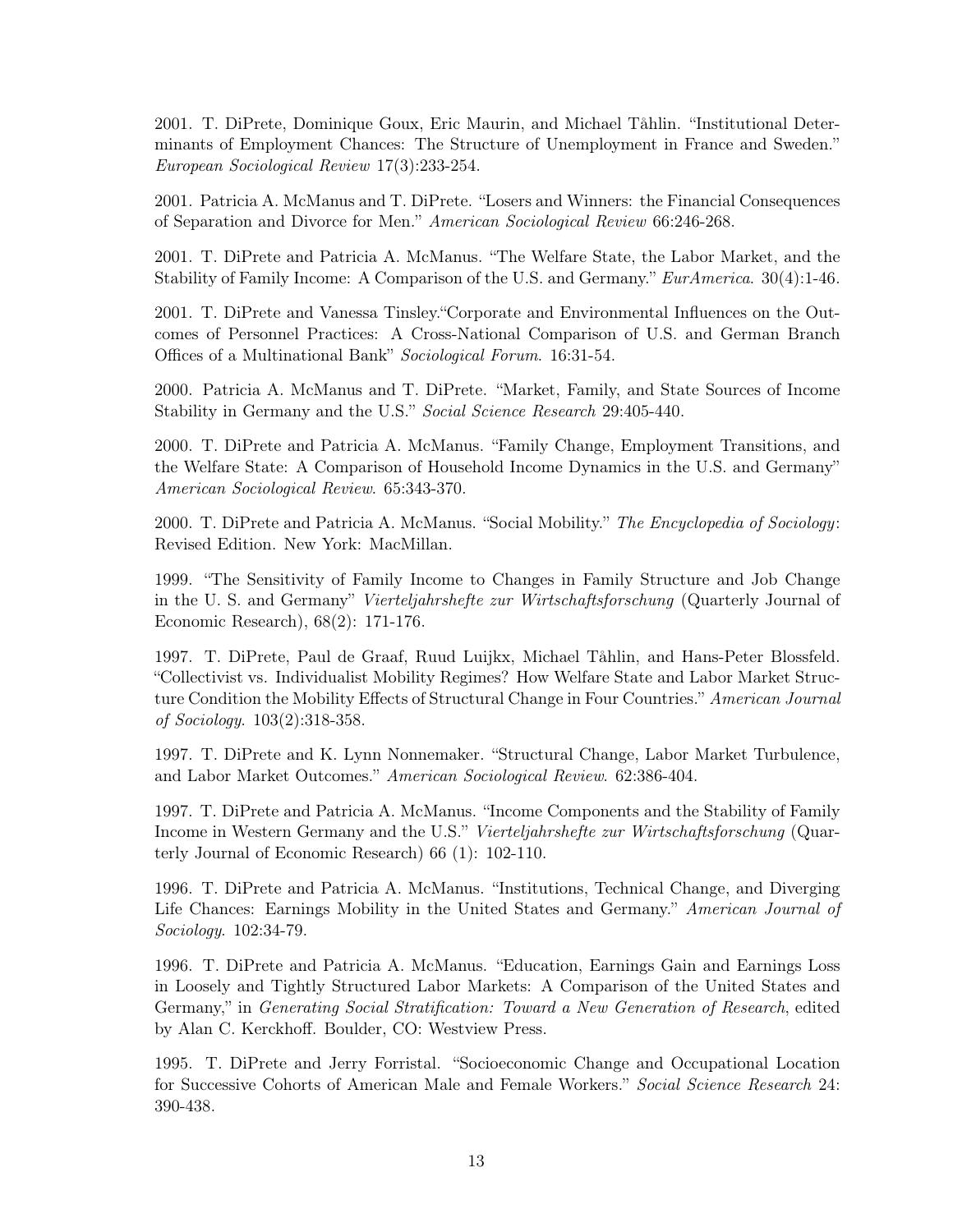1994. T. DiPrete and Jerry Forristal. "Multilevel Analysis: Methods and Substance." Annual Review of Sociology 24:331-57.

1993. "Discrimination, Choice, and Group Inequality: A Discussion of How Allocative and Choice-Based Processes Complicate the Standard Decomposition." Social Science Research 22:415-440.

1993. T. DiPrete and Patricia A. McManus. "Tenure, Mobility, and Incumbency: Comparing Observed Patterns of Earnings with Predictions from an Elaborated Theory of Occupational and Firm Labor Markets." Research in Social Stratification and Mobility 12:45-82.

1993. "Industrial Restructuring and the Mobility Response of American Workers in the 1980s." American Sociological Review 58:74-96.

1991. T. DiPrete and Margaret L. Krecker. "Occupational Linkages and Job Mobility within and across Organizations." Research in Social Stratification and Mobility 10: 91-131.

1990. David B. Grusky and T. DiPrete. "Recent Trends in the Process of Stratification." Demography 27:617-638.

1990. "Adding Covariates to Loglinear Models for the Study of Social Mobility." American Sociological Review 55:757-773

1990. T. DiPrete and David B. Grusky."Structure and Trend in the Process of Stratification for American Men and Women." American Journal of Sociology 96:107-143.

1990. T. DiPrete and David B. Grusky. "The Multilevel Analysis of Trends with Repeated Cross-Sectional Data" Sociological Methodology. Pp. 337-368.

1990. "Is There a Nonspurious Link between the Market Power and the Wage Structure of Firms? Some Plausible Mechanisms." Research in Social Stratification and Mobility 9:283-306.

1988. "The Upgrading and Downgrading of Occupations: Status Redefinition vs. Deskilling as Alternative Theories of Change." Social Forces 66:725-746.

1988. T. DiPrete and Whitman T. Soule. "Gender and Promotion in Segmented Job Ladder Systems." American Sociological Review 53:26-39.

1987. "Horizontal and Vertical Mobility in Organizations." Administrative Science Quarterly 32:422-444.

1987. "The Professionalization of Administration and Equal Employment Opportunity in the U.S. Federal Government." American Journal of Sociology 93:119-140.

1986. T. DiPrete and Whitman T. Soule. "The Organization of Career Lines: Equal Employment Opportunity and Status Advancement in a Federal Bureaucracy" American Sociological Review 51:295-309.

1984. "Analyzing Labor Force Transitions with Panel Data." Research in Social Stratification and Mobility 3:61-76.

1981. "Unemployment over the Life Cycle: Racial Differences and the Effect of Changing Economic Conditions," American Journal of Sociology 87:286-307. (reprinted in Event History Analysis, edited by Larry Wu, 2011. Sage Publications).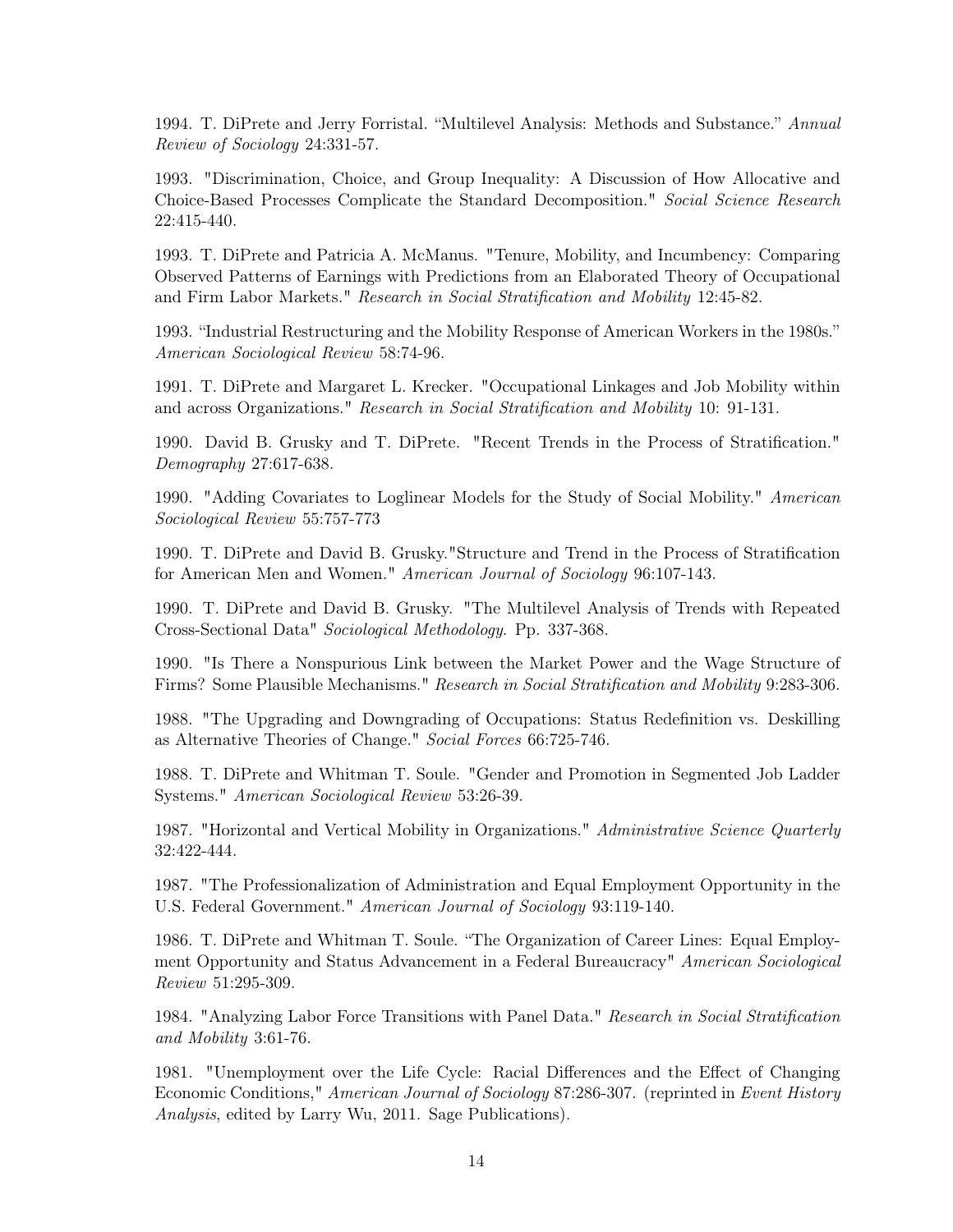1979. Amitai Etzioni and T. DiPrete. "The Decline in Confidence in America: The Prime Factor." Journal of Applied Behavioral Science 15:520-526.

### Manuscripts in Progress or Under Review

Benjamin Elbers, Mathijs de Vaan, and T. DiPrete. "Gender Biases in the Career Structure of CEOs."

T. DiPrete and Brittany Fox-Williams. "The Relevance of Inequality Research in Sociology for Inequality Reduction."

T. Bol, C. Ciocca Eller, H. van de Werfhorst, and T. DiPrete. "School-to-Work Linkages and Labor Market Earnings."

Benjamin Elbers, Thijs Bol, and T. DiPrete. "Training Regimes and the Pathways from School to Work in France and Germany: An Analysis of Change between 1970 and 2010."

G. Moraes Silva, L. De Souza Leao, C. Ciocca Eller, Flavio Carvalhaes, and T. DiPrete. "Unpacking Racial Inequality at the Top of the Educational Ladder in Brazil and the U.S: A New Institutional Lens to an Old Comparison."

## Grants Awarded

2017-2017 "Travel Awards to the RC28 Columbia Meeting for Under-Represented Student Populations." William T. Grant Foundation. \$11,500. Principal Investigator.

2016-2019. "Technology-Enhanced Tutoring for College-Based Readiness." The Bill and Melinda Gates Foundation. \$7,905,046. Co-Principal Investigator.

2016-2017. "School to Work Transition and Inequality in Brazil and the U.S.: A Collaborative Investigation." President's Global Innovation Fund. \$19,720. Principal Investigator.

2015-2016. "The Tutoring and Learning Center at Columbia University." The Bill and Melinda Gates Foundation. \$500,000. Co-Principal Investigator.

2014-2016." "Reducing Inequality: What American Scholarship Can Learn from the European Experience." W.T. Grant Foundation. \$218.071. Principal Investigator.

2014-2015. "RSF Journal on the Changing Role and Status of Women." \$35,000. Russell Sage Foundation. Principal Investigator.

2014-2017. ""Fields of Study, School-Work Linkages, and Inequality: A Comparative Approach." National Science Foundation (Sociology program). SES-1423828. \$268,897. Principal Investigator.

2014-2017. ""The Dynamics of Controversial Practices: SEC Sunshine, Aspirational Pay, and the Evolution of Executive Compensation Networks." National Science Foundation (Science of Organizations Program). SES-1359666 \$296,721. Principal Investigator.

2014-2016. "School-Work Linkages and College Persistence." Spencer Foundation. \$49,992. Principal Investigator.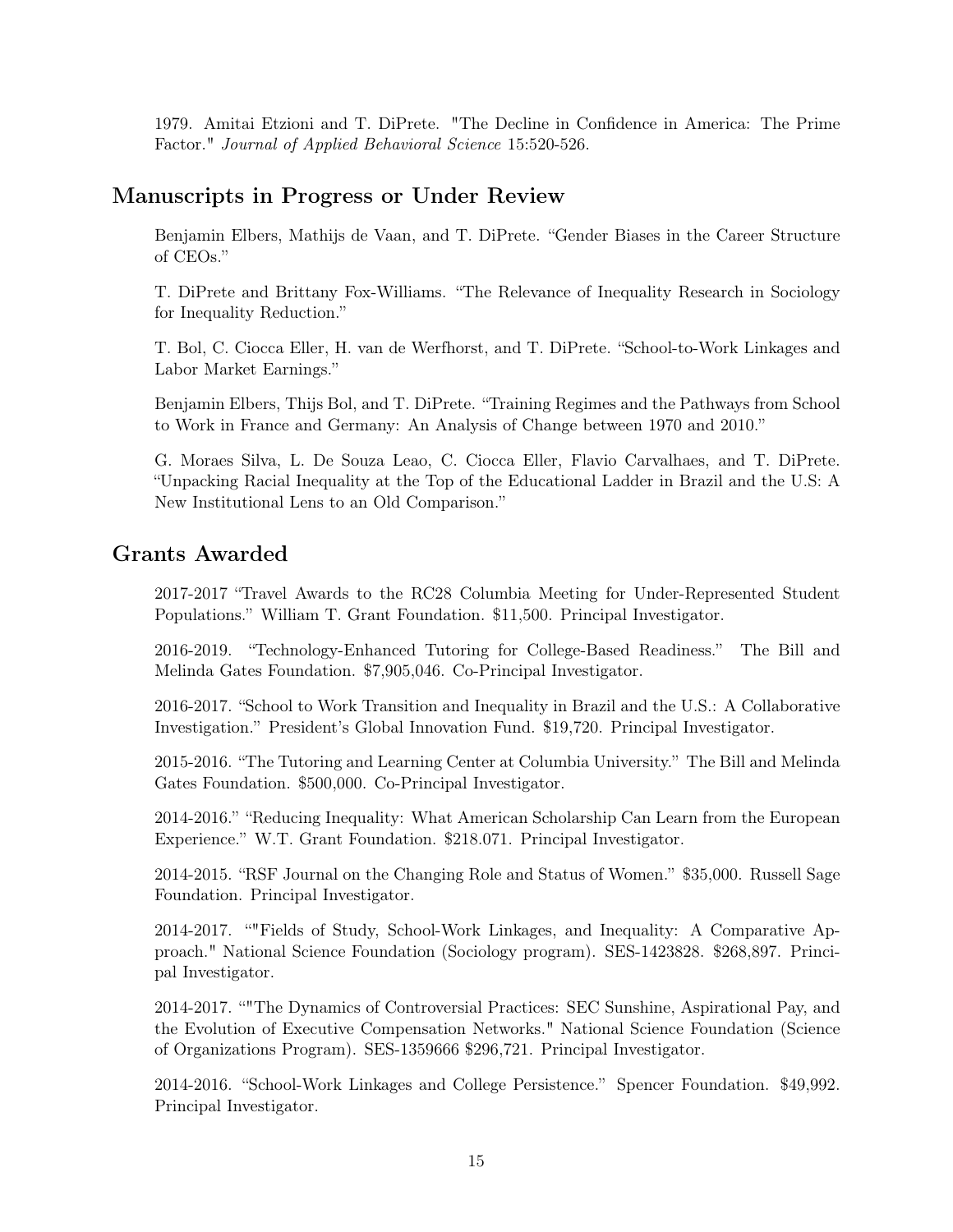2012-2014. "SEC 'Sunshine' and the Evolution of Executive Compensation Networks. Russell Sage Foundation. \$16,145. Principal Investigator.

2009-2014. "Educational Pathways to Science and Other Careers for Academically Talented Women." National Institutes of Health. 1R01EB010584-01. \$1,004,240. Principal Investigator.

2007-2010. Labor Demand, Organizational Power, and Status Processes: What Explains Compensation Trends in Executive Occupations? National Science Foundation (Sociology Program). SES-0648138 \$159,874. Principal Investigator.

2006-2008. Teacher Effects on Academic and Social Outcomes in Elementary School. Spencer Foundation. \$39,514. Principal Investigator.

2006-2008. Teacher Effects and Gender Differences in Social Development during Elementary School. \$34,819. American Educational Research Association. Principal Investigator.

2005-2008. Design and Analysis of "How Many X's Do You Know" Surveys for the Study of Polarization in Social Networks. \$600,000. National Science Foundation Grant SES-0532231. Co-Principal Investigator.

2003-2007. Designing New Models for Explaining Family Change and Variation. \$3,300,000. National Institute of Child Health and Human Development. Co-Principal Investigator. NIH Contract Number N01-HD-3-3354

2001. "Family Policies, Child Costs, and Low Fertility." \$154,000. National Institute of Child Health and Development  $\#1$  R03 HD41035-01. Principal Investigator.

1999. "The Post-Fordist Economy and its Impact on Labor: An Assessment of Two Predictions in France and the U.S." \$6050. A component of Grant UNC-Duke European Union Center Grant #5-49672.

1998. "Establishment Dynamics, Job Mobility, and Unemployment." \$8,500. European Union, administered by DG 1 (Directorate General 1, External Relations: Commercial Policy and Relations with North America, The Far East, Australia and New Zealand).

1996. "The Welfare State, the Labor Market, and Life Course Turbulence in Family Income: A Comparison of the United States and Germany." National Science Foundation. \$96,395. SBR 96-31944. Principal Investigator.

1995. "The Impact of Corporate Culture and National Environment on Personnel Practices: A Cross-National Comparison of Citicorp Branch Offices." Citicorp Behavioral Sciences Research Council. \$14,200. Principal Investigator.

1994. "Structural Change, Institutional Mediation, and Social Mobility in Advanced Capitalist Societies." \$120,923. National Science Foundation. (SBR 9411509). Principal Investigator.

1993. "Structural Change and Job Mobility in the Federal Government of Germany and the U.S." \$45,000. The Humboldt Foundation Principal Investigator. (Principal Investigator with Hans-Peter Blossfeld).

1992. "Tenure, Mobility and Incumbency: Testing an Elaborated Theory of Occupational and Firm Internal Labor Markets." \$51,468 National Science Foundation Grant SES92-09159. Principal Investigator.